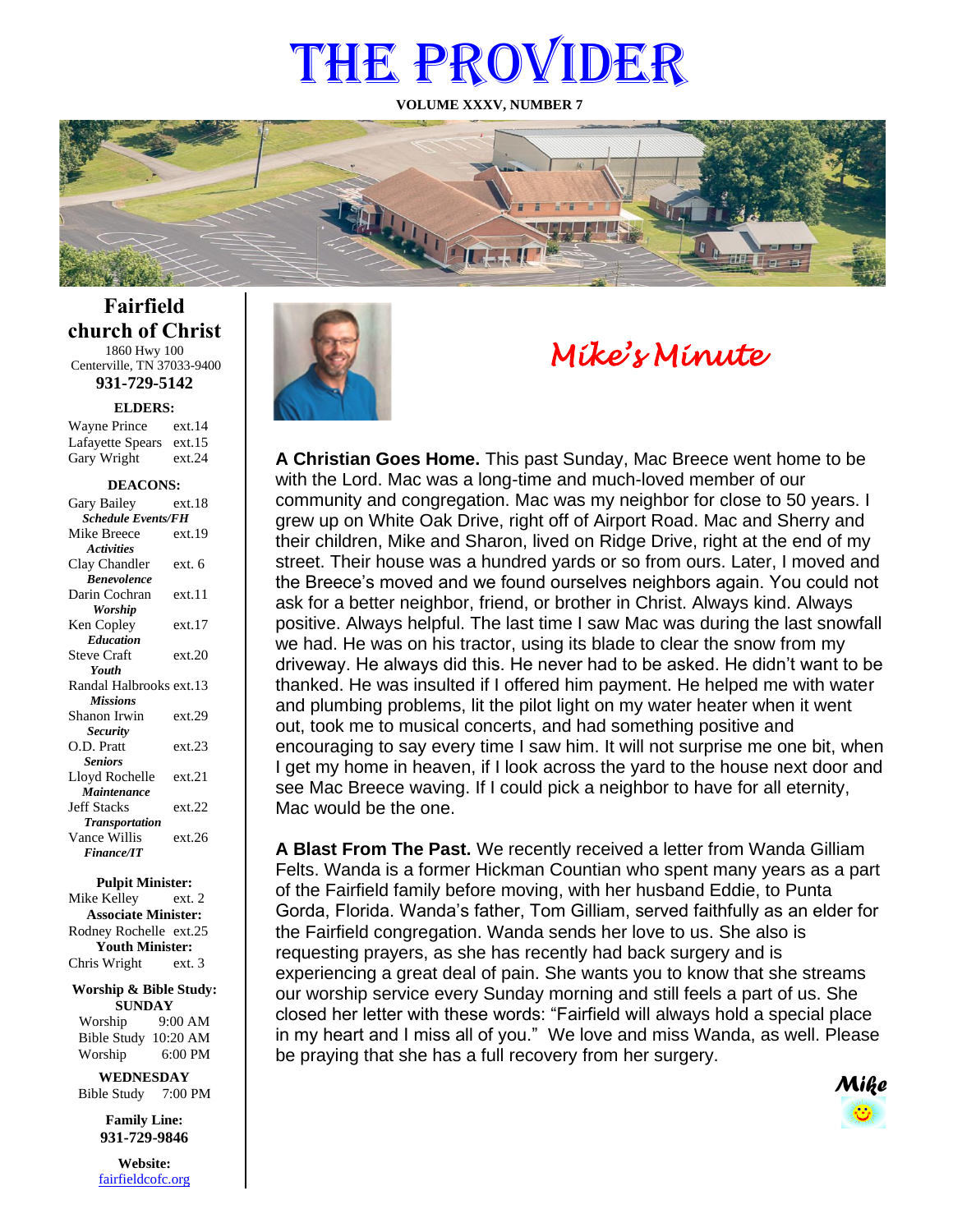

It was good to see **Rita Beard** back at services on Sunday after being sick. It is also good to have **Ken Kimmons** back worshipping with us after a long absence with health issues.

**Ther** in the fellowship hall. The "Luau" Sweetheart banquet is Saturday at 5 pm

The next movie night will be Friday, February 25<sup>th</sup> at 7 pm in the church auditorium.

Super Bowl Sunday is this coming Sunday beginning at 5 pm beginning with a devotional in the Field House. Girls are to bring drinks or desserts and boys are to bring chips.

Any lady interested in being a part of the Purpose "Field" Women's Ministry is invited to a planning party on Saturday, March  $5<sup>th</sup>$  at 9 am in the basement of the church. If you have any questions, please see Amber Kelley.



We express our love and sympathy to the family of **Mac Breece** who passed away on Sunday. He was a long-time member here and was the husband of **Sherry** and father of **Mike & Sharon** & grandchildren. Mac's visitation was Thursday and funeral is Friday, visitation 10 am-11 am and funeral is at 11:00 am at McDonald Funeral Home.

**Turman** who passed away. He was the brother of We express sympathy to the family of **Thomas Violet Shelby**. His funeral is Friday in Williamson County.

We also express sympathy to the family of **Ruby Conner Williams**, aunt of **Al Williams**. Her funeral was last Saturday.

#### Responses

**Dale Dillingham** came forward Sunday night asking for prayers and **Jan Campbell** came forward Wednesday night requesting prayers.



*Members:* Gerry & Sarah Hinson, Aiden Liddell (Centennial Children's hospital), Sherry Breece (no calls or visits), Gerry Smith (tests in a couple of weeks), Harry Totty (home), Diane Coates, Dorothy Weatherspoon, Derek Hutchings, Carolyn Phillips, Dewayne Victory, Marlin Lawson, June Prince, Helen Shanes, Kenneth Chandler (Maury Regional), Barbara Chandler (surgery Feb. 17), Thomas Haskins, Lou Dickens, Paul & Noble Victory, James Coates & Jo Ann Totty.

*Friends & Family:* Charlie Shelton, Jerrie Barber (tests), Mamie Travis (friend of Jan Campbellupcoming surgery), Wanda Gilliam Felts (recovering from back surgery), Edith Talbert (hospice), Cody Crawford, Linda Goad (mother of Melissa Worley), Doris & Marjorie Claud (rehab facility in Springfield), Rebeca Mears, David Dansby, Darlene Rounsavall, Greg Zoller, Seth Williams, Elizabeth Dunn, Mike Rhea, Mike & Nancy Bradley, Kelley Wilson, Glen England, Melvin Roberson, Willie Taylor, Ronald Loveless (Maury Regional hospital), Billie Church, Daniel Spears, Ann Spencer, Thomas Brady, Donald Brady, Rachael Bellis, Doris Elam, Neil Jobe, Donna Gaspard, Roman Surra, Anthony & Rita Stacks, McKinley Moore, Jimmy Jenkins, Ruby Church, Carolyn Nash, Kathy Swinford Coleman, Grayson Gunter, Jimmy George & William Dale Nash.

*Life Care:* Lelia Mae Poore (light stroke), James Hassell, Sue Edney, Hester Moss, Joyce Cayce

*St. Thomas Hickman Nursing Home:* Barbara Beard, Naomi Bailey

*Olive Branch Senior Living, Dickson:* Martha Page

#### **Announcements** (cont.)

We rejoice with **Gracie Orton** who was baptized Sunday, February 6, 2022 by Bryan McAlister. Gracie is the daughter of **Lee & Cassidy Orton**  and granddaughter of **Myra Orton.**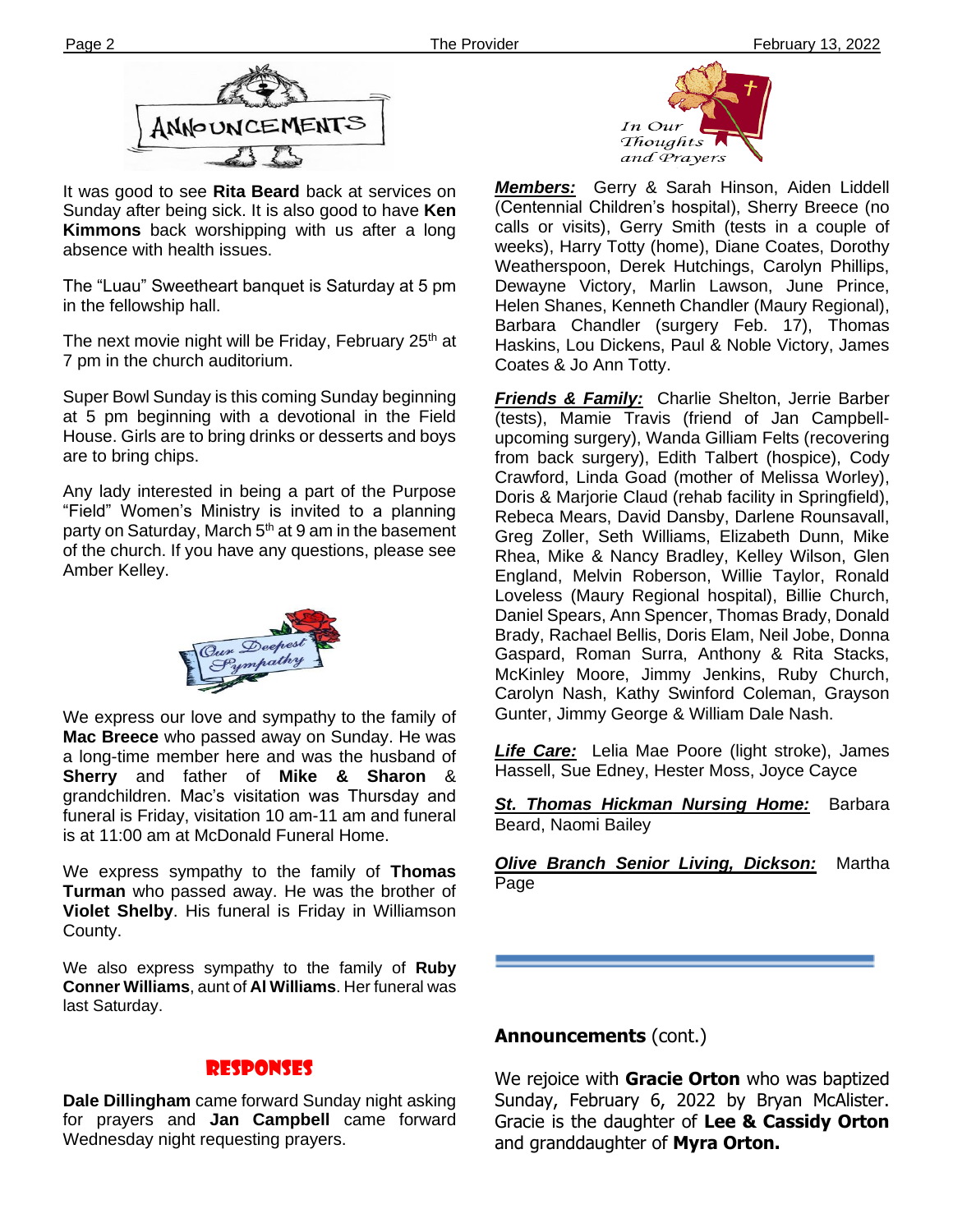

# **Center Fielders News**

"Time With God"

Sitting at the feet of Jesus, Where I love to kneel and pray Till His goodness and His glory, Drive the shadows from my way.

 Do we actually love to spend time with the Lord each new morning? Our personal devotions should be more than a daily ritual----a time set aside to read God's Word and pray. It is meant to be an actual connection with God. It should never be the same prayer, in the same order, for the same amount of time. Is that the way we relate with our best friend? No! A relationship should be more than a ritual, a relationship should have life!

 Mary and Martha both loved Jesus. But Jesus especially commended Mary because of her choice to spend at His feet. What would Jesus say of me? Of you? Am I busy and troubled about things, or do I enjoy sitting at His feet?

 Sitting at Jesus' feet looks different at different times. Sometimes it means reading several verses and worshiping God as the words match my mood. At other times I might camp out on one verse or one promise for a while. Sometimes it even consists on pouring out my frustrations of life to Him and quietly waiting for Him to answer in His method and timing.

 and I think you will see your week was more Whatever the case, a routine of devotional life will make you fruitful. Something of God will flow into us and will bless the lives of others of whom we meet. They will know we have been with Jesus and God will be glorified. My challenge to you, if you do not have a routine of daily devotional to God, is to try for one week. After one week, look back on your week, peaceful, more understandable, and had more joy.

*Obey God and watch Him work,*

#### *Rodney*



**Feb 13 -** Super Bowl Devo, at Field House at 5:00 pm **Feb 15 -** Middle/HS Devo, meet at FH 6:30-8:30 pm **Feb 20 -** 3<sup>rd</sup>-5<sup>th</sup> grade Devo, during evening service @ FH

## MEN TO SERVE February 13

#### **SUNDAY MORNING:**

**Song Leader:** Darin Cochran  **Opening Prayer:** Buddy Chandler **Scripture Reading:** John Irvin  **Scripture: Philippians 3:1 Preside Lord's Supper:** Gary Bailey  **Alternates:** Gary Wright, Gary Basford  **Announcements:** Darin Cochran  **Closing Prayer:** Jeff Stacks **Van Driver:** Angie Green 931-219-7979

#### **SUNDAY EVENING:**

**Announcements:** Gary Basford **Scripture Reading:** Wayne Prince  **Scripture: Hebrews 11:1-3 Song Leader:** Bobby McCoy **Opening Prayer:** Lafayette Spears **Lord's Supper:** Adam Jude, Edwin Wright **Closing Prayer:** Boyce Cannon **Van Driver:** Angie Green 931-219-7979

#### **WEDNESDAY NIGHT:**

**Announcements:** Gary Basford **Song Leader:** Mike Kelley **Opening Prayer:** Gary Bailey **Invitation:** Rodney Rochelle  **Van Driver:** Chris Love 931-994-7855

Finally, my brethren, REJOICE in the Lord To write the same things again is no trouble to me and it is a SAFEGUARD for you Philippians 3:1



# **FOR THE RECORD**

**WEEK OF February 6, 2022**

| <b>MORNING WORSHIP</b>    | 172    |
|---------------------------|--------|
| <b>CONTRIBUTION:</b>      | \$5061 |
| <b>2022 WEEKLY BUDGET</b> | \$4167 |